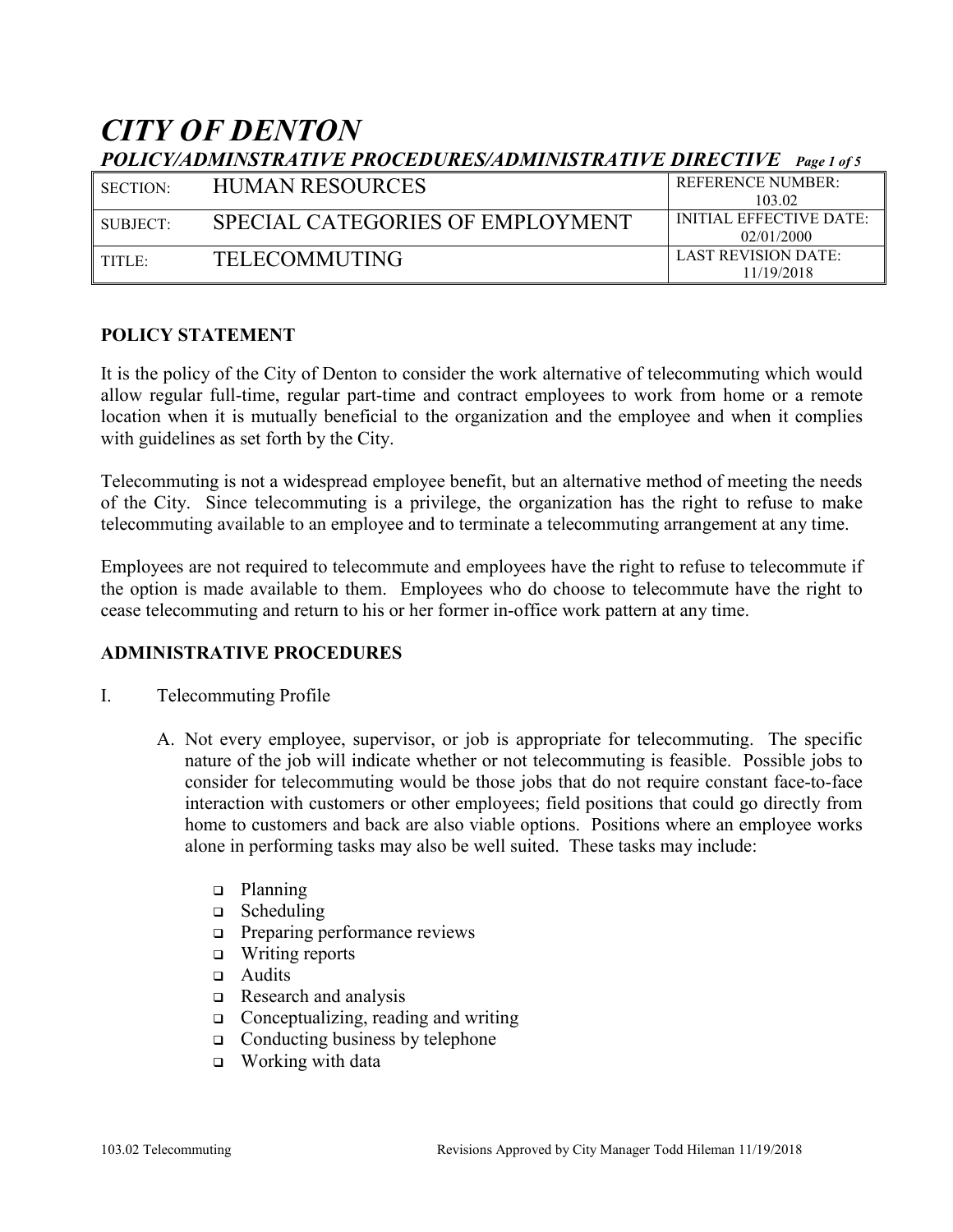## *POLICY/ADMINSTRATIVE PROCEDURES/ADMINISTRATIVE DIRECTIVE Page 2 of 5*

#### TITLE: TELECOMMUTING REF. NO. 103.02

B. While the nature and responsibility of a job are key factors in determining whether or not telecommuting is an option, personal traits and characteristics of the employee and supervisor must be considered.

#### **Ideal Telecommuting Manager**

- □ Has strong communication skills
- $\Box$  Manages by results and not by monitoring work hours
- $\Box$  Delegates work easily
- Is well organized
- $\Box$  Open to new ideas
- $\Box$  Trusts his or her employees to do a good job

#### **Ideal Telecommuting Employee**

- Is self-motivated
- $\Box$  Has high productivity
- Requires minimal supervision
- □ Has a high degree of job knowledge and skill
- □ Possesses strong organization and time management skills
- II. Telecommuting Guidelines
	- A. The decision to allow an employee to telecommute will be left to the discretion of their department head and will be coordinated with the Director of Human Resources or designee. To protect the rights of all involved, employees and their managers will develop and sign a Telecommuting Agreement (Exhibit A). The Director of Human Resources or designee will assist in drafting the agreement ensuring that it meets with organizational and legal approval. The agreement explains the guidelines of the telecommuting program, outlines job expectations, and specifies work hours.
	- B. If an employee currently works for the City of Denton, they must have satisfactory performance to be eligible to participate in the program.
	- C. Salary, Benefits and Workers' Compensation
		- 1. Regular full-time and part-time employees participating in the telecommuting program will maintain the same salary, benefits, and insurance coverage. Only the work location will change on certain days.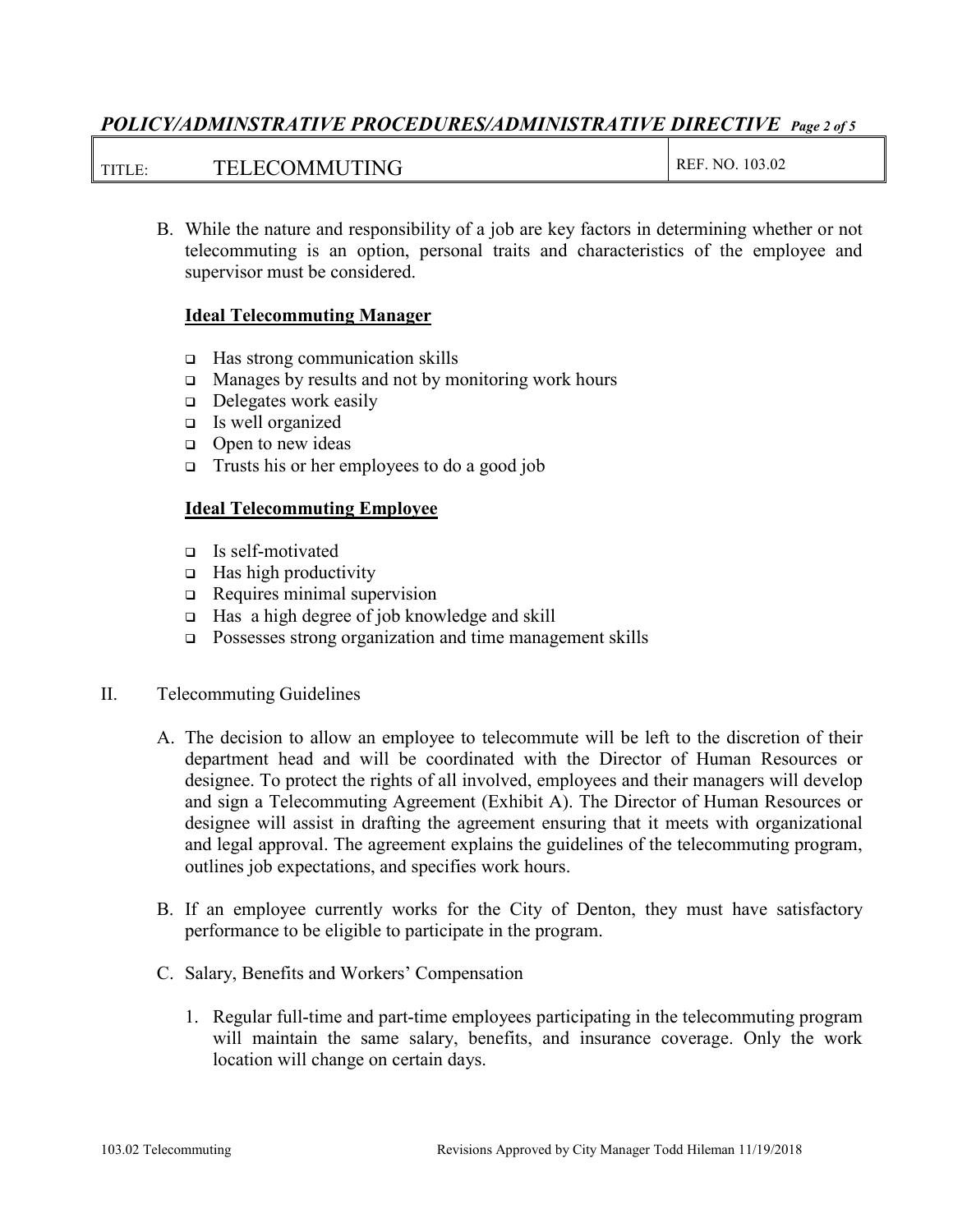## *POLICY/ADMINSTRATIVE PROCEDURES/ADMINISTRATIVE DIRECTIVE Page 3 of 5*

## TITLE: TELECOMMUTING REF. NO. 103.02

- 2. Telecommuting employees who are injured in the course and scope of their employment, at the designated off-site location, will be covered under the City's workers' compensation program. Employees who telecommute are responsible for maintaining safe working conditions at the designated off-site work location and should follow all rules and regulations, and practice the same safety habits that they would in an office environment. In case of an injury, the employee should contact their supervisor immediately to get instructions for obtaining medical treatment. The City of Denton assumes no responsibility for injuries that occur in the employee's offsite work location outside of the agreed-upon work hours, and/or if the employee is not in the course and scope of their employment. To ensure that safe working conditions exist, the employee's supervisor, and/or a Human Resources representative, has the right to make on-site inspections at mutually agreed upon times to evaluate the safety of the designated off-site work location.
- D. Work Hours/Schedule
	- 1. The number of work hours per pay period will not change due to participation in the telecommuting program, unless a reduced work schedule is approved. Non-exempt employees will be responsible for providing bi-weekly documentation of time worked according to City of Denton standards.
	- 2. Departmental requirements take precedence over the schedule and telecommuting arrangements specified in the Telecommuting Agreement if there is a scheduling conflict. Management will provide the employee with advance notice, if at all possible, when flextime schedules or telecommuting must be curtailed. Employees are required to report to the office when requested.
	- 3. Employees should be available by telephone during the specified work hours and should notify the office in the event that they leave the off-site work location.
	- 4. The telecommuting employee must be at the main work location as specified in the telecommuting agreement and must attend any regularly scheduled meetings. The employee's department head has the discretion to alter these requirements.
- E. Work Plan and Assignments
	- 1. A telecommuting work plan will be developed by the employee and their supervisor outlining the days for telecommuting and the work to be performed during those days. Any changes to the agreed upon work plan must be reviewed and approved by the supervisor in advance.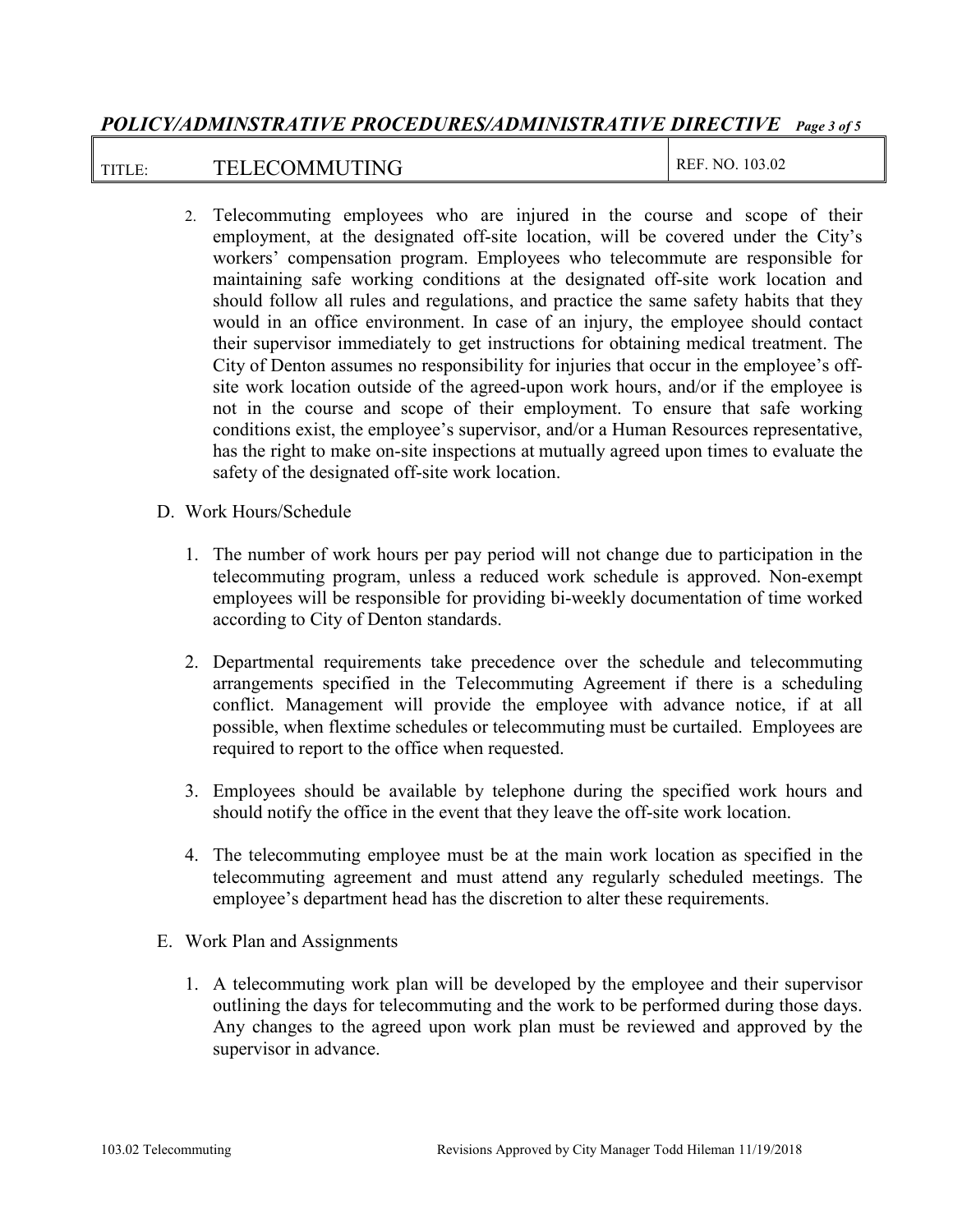## *POLICY/ADMINSTRATIVE PROCEDURES/ADMINISTRATIVE DIRECTIVE Page 4 of 5*

| TITLE: | <b>TELECOMMUTING</b> | 103.02<br>NO.<br>REF. |
|--------|----------------------|-----------------------|
|--------|----------------------|-----------------------|

- 2. The telecommuting employee will consult with the supervisor, through mutually agreed upon mode(s) of communication to receive or review completed assignments.
- F. Equipment and Office Supplies
	- 1. The City of Denton will provide any equipment needed to perform the employee's duties and responsibilities. If an employee uses their own equipment, the City will not be liable for any cost, damage, or depreciation to the equipment. Further, anti-virus protection software should be installed on all equipment not owned by the City of Denton in order to protect hardware and software security and data integrity. Any software needed must be used in accordance with the license agreement provided in the software documentation.
	- 2. The use of the employee's Internet service usage, if applicable, will not be reimbursed.
	- 3. Office supplies will be provided by the City of Denton and should be obtained during days of on-site work. Any out of pocket expenses will not be reimbursed to the employee for supplies normally available in the office unless prior approval is granted by the employee's supervisor.
	- 4. The employee understands that all equipment loaned by the City of Denton should be maintained in good condition and should only be used for performing job responsibilities. Upon resignation or termination of this agreement, the telecommuting employee agrees to return the equipment in good working order and in comparable condition as when loaned. Regular wear and tear as a result of standard usage will be taken into consideration. In the event equipment is not returned, the telecommuting employee will be responsible for the replacement value of the equipment. In the event equipment is damaged beyond normal wear and tear upon its return, the telecommuting employee may be responsible for the replacement value of the equipment. Such determination should be discussed with the Director of Human Resources or designee. When possible, the replacement value will be deducted from the employee's pay check
	- 5. The security of the City's property in the employee's home is as important as it is in the office. Telecommuting employees are expected to take reasonable precautions to protect the equipment from theft, damage or misuse. Employees should consult with their homeowner's insurance provider to determine whether or not replacement cost of City-owned equipment will be covered. If the equipment will not be covered, the employee will be responsible to the same degree as all other employees who are responsible for similar types of equipment.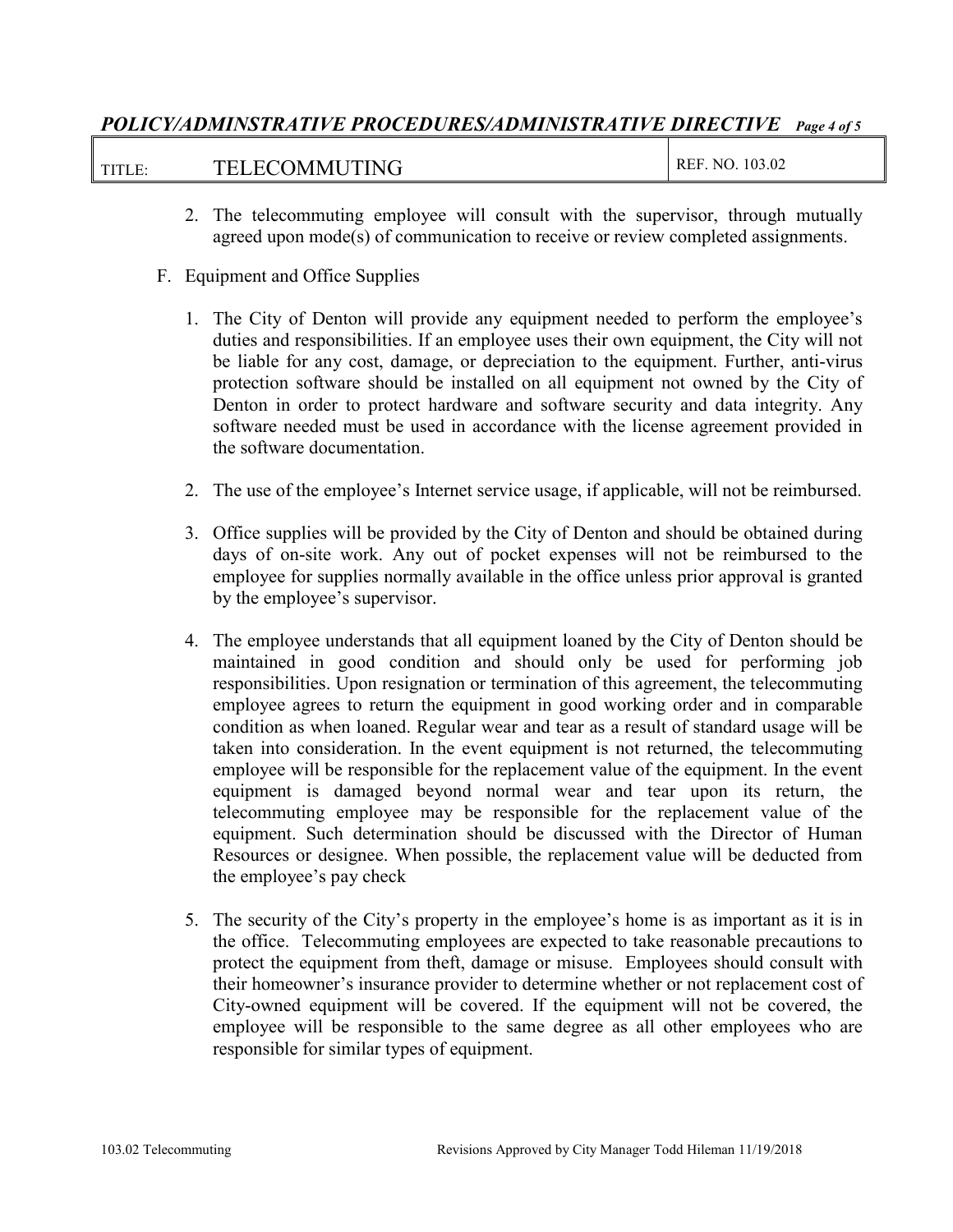## *POLICY/ADMINSTRATIVE PROCEDURES/ADMINISTRATIVE DIRECTIVE Page 5 of 5*

| REF. NO. 103.02<br><b>TELECOMMUTING</b><br>TITLE: |  |
|---------------------------------------------------|--|
|---------------------------------------------------|--|

- G. Confidentiality and Security
	- 1. Restricted-access materials will not be taken out of the office unless approved in advance by the employee's department head and/or supervisor.
	- 2. Telecommuting employees may not work on any confidential or secure information without prior approval from their supervisor. Telecommuting employees must make every effort to ensure the confidentiality and security of City information. Breach of confidentiality or security could terminate the telecommuting agreement and or jeopardize the employee's continued employment with the City of Denton.
- H. Dependent Care: The telecommuting employee will not undertake the primary care of a dependent child or provide primary care for an elderly adult at the off-site location during the agreed-upon work hours. However, if a dependent child is injured or ill, the employee may, on a temporary basis, provide care for that child, subject to approval of his or her supervisor.

Exceptions will be considered for employees who are authorized to telecommute when on approved FMLA leave designated to care to for a dependent.

- I. Coordination with Sick Leave, Family Medical Leave (FMLA), and the American's with Disabilities Act (ADA)
	- 1. Telecommuters are expected to comply with departmental policies and procedures for using accrued sick leave. Employees using accrued sick leave should not perform any work unless prior approval is obtained from their supervisor.
	- 2. Employees on FMLA due to a serious condition of self should not perform any work or be offered telecommuting as an accommodation under ADA unless prior approval is obtained from their supervisor AND the Director of Human Resources or designee. Under no circumstances will an employee be allowed to perform work while on FMLA due to a serious condition of self unless written permission from the employee's doctor(s) is obtained.
- J. Tax Liability: Any income tax implications of maintaining a home office area as a result of telecommuting are entirely the responsibility of the telecommuter. Telecommuters are encouraged to seek professional advice in this area.
- K. Telecommuters are expected to comply with all City of Denton policies and procedures, where applicable.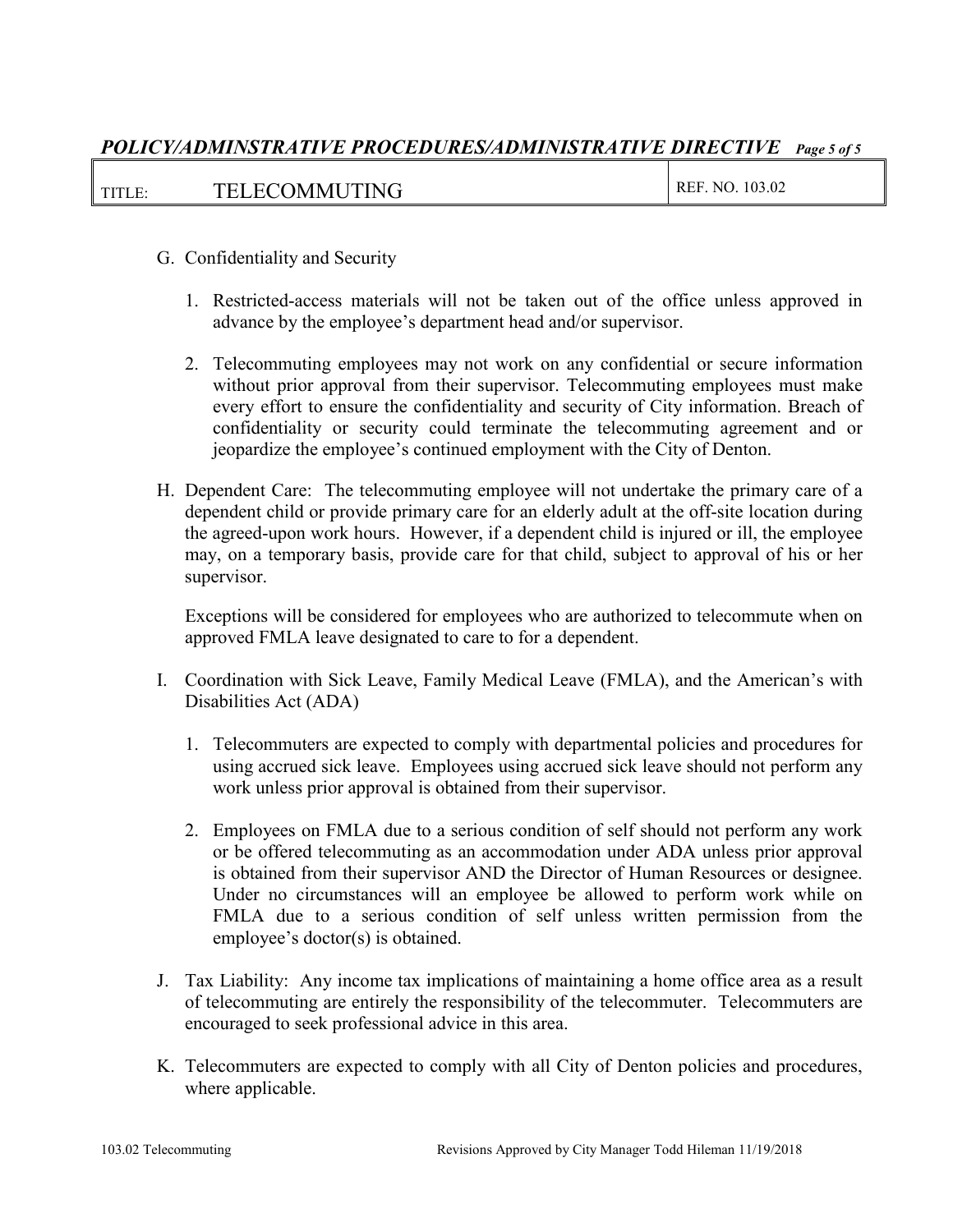## **TELECOMMUTING AGREEMENT Exhibit A**

Telecommuting, or working from another location such as home or an office close to home, is a work alternative that the City of Denton may choose to make available to employees when a mutually beneficial situation exists.

Telecommuting is not an employee benefit, but rather is an alternate method of meeting the needs of the City. Employees do not have the "right" to telecommute; either the employee or the City can terminate the arrangement at any time with or without cause.

| <b>Employee Name:</b>                                                                                   |  |
|---------------------------------------------------------------------------------------------------------|--|
| Department/Division:                                                                                    |  |
| Supervisor:                                                                                             |  |
| <b>Telecommuting Start Date:</b>                                                                        |  |
| These are the conditions of telecommuting agreed upon by the telecommuter and his or her<br>supervisor: |  |

1. The employee agrees to work at the following location: Address:\_\_\_\_\_\_\_\_\_\_\_\_\_\_\_\_\_\_\_\_\_\_\_\_\_\_\_\_\_\_\_\_\_\_\_\_\_\_\_\_\_\_\_\_\_\_\_\_\_\_\_\_\_\_\_\_\_\_\_\_\_\_\_\_ City, State:\_\_\_\_\_\_\_\_\_\_\_\_\_\_\_\_\_\_\_\_\_\_\_\_\_\_\_\_\_\_\_\_ Zip Code:\_\_\_\_\_\_\_\_\_\_\_\_\_\_\_\_\_\_\_\_\_ Phone Number:\_\_\_\_\_\_\_\_\_\_\_\_\_\_\_\_\_\_\_\_\_\_\_\_\_\_\_\_ Fax:\_\_\_\_\_\_\_\_\_\_\_\_\_\_\_\_\_\_\_\_\_\_\_\_\_\_

- 2. The employee will telecommute days per week.
- 3. The employee's hours will be as follows:

Any scheduled changes to these hours must be documented and approved by the employee's supervisor prior to working the new hours.

4. When requested, the employee agrees to provide the supervisor a Telecommuting Work Plan which identifies the assignments to be worked on during telecommuting hours.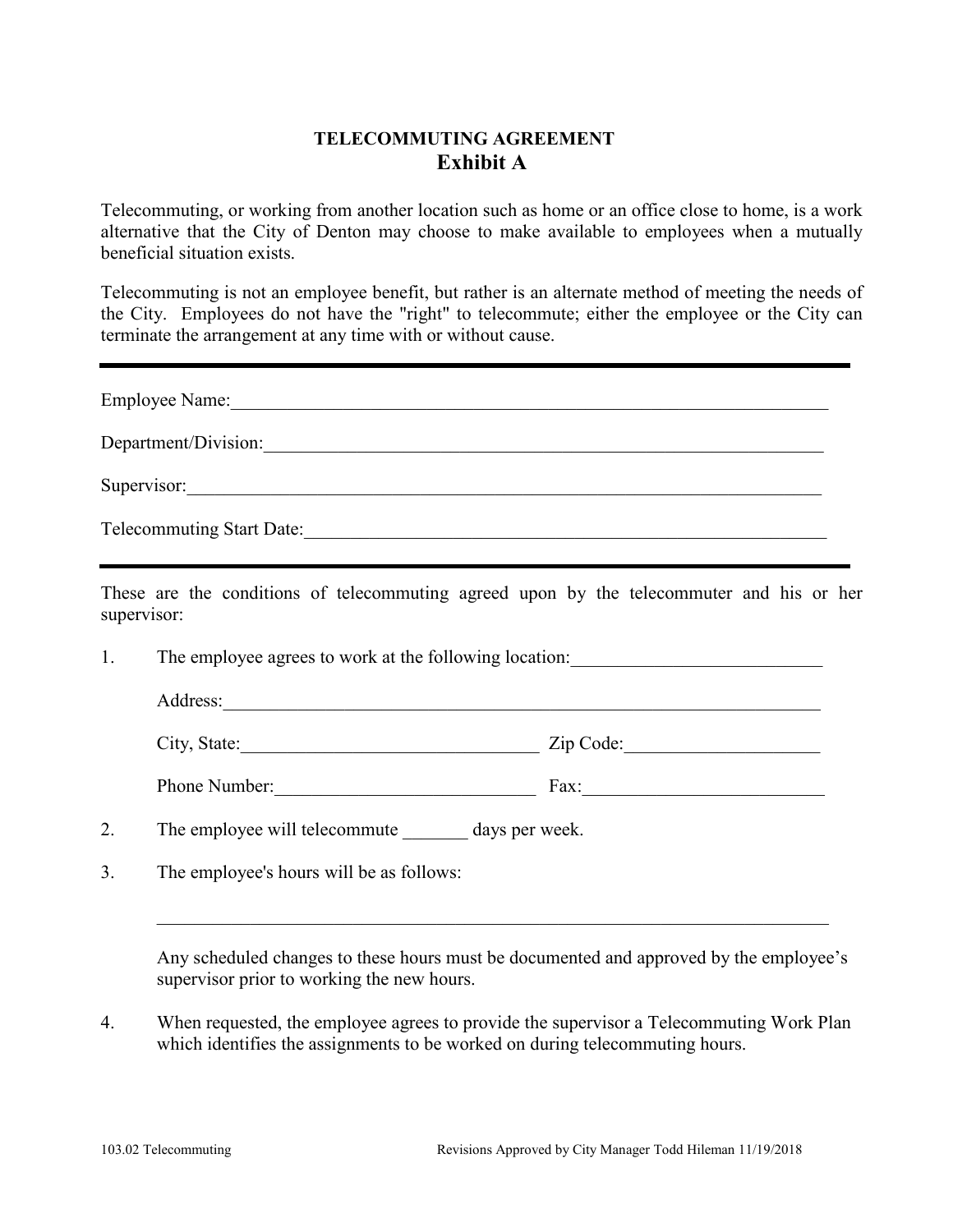5. The following equipment will be used by the employee in the remote work location:

This equipment will be provided by the City and should be recorded on the equipment inventory log included in Appendix D in the Telecommuting Handbook. Should the employee use their own equipment, the City will not be liable for any cost, damage, or depreciation of the equipment. The employee will not be reimbursed for costs associated with Internet service usage, if applicable.

 $\_$  , and the set of the set of the set of the set of the set of the set of the set of the set of the set of the set of the set of the set of the set of the set of the set of the set of the set of the set of the set of th

3. The employee understands that all equipment loaned by the City of Denton should be maintained in good condition and should only be used for performing job responsibilities. Upon resignation or termination of this agreement, the telecommuting employee agrees to return the equipment in good working order and in comparable condition as when loaned. Regular wear and tear as a result of standard usage will be taken into consideration. In the event equipment is not returned, the telecommuting employee will be responsible for the replacement value of the equipment. In the event equipment is damaged beyond normal wear and tear upon its return, the telecommuting employee may be responsible for the replacement value of the equipment. Such determination should be discussed with the Director of Human Resources or designee. When possible, the replacement value will be deducted from the employee's pay check.

The security of the City's property in the employee's home is as important as it is in the office. Telecommuting employees are expected to take reasonable precautions to protect the equipment from theft, damage or misuse.

6. The following is the arrangement agreed upon for handling telephone calls made by the telecommuter from the remote work location for City business:

7. The employee agrees to call the central office to obtain his or her messages at least times per day.

8. The employee agrees to obtain from the central office all supplies needed for work at the alternate location; out-of-pocket expenses for supplies regularly available at the City office will not be reimbursed unless prior approval is granted by the employee's supervisor.

 $\_$  , and the set of the set of the set of the set of the set of the set of the set of the set of the set of the set of the set of the set of the set of the set of the set of the set of the set of the set of the set of th

9. The employee agrees to abide by the guidelines outlined in the Telecommuting policy.